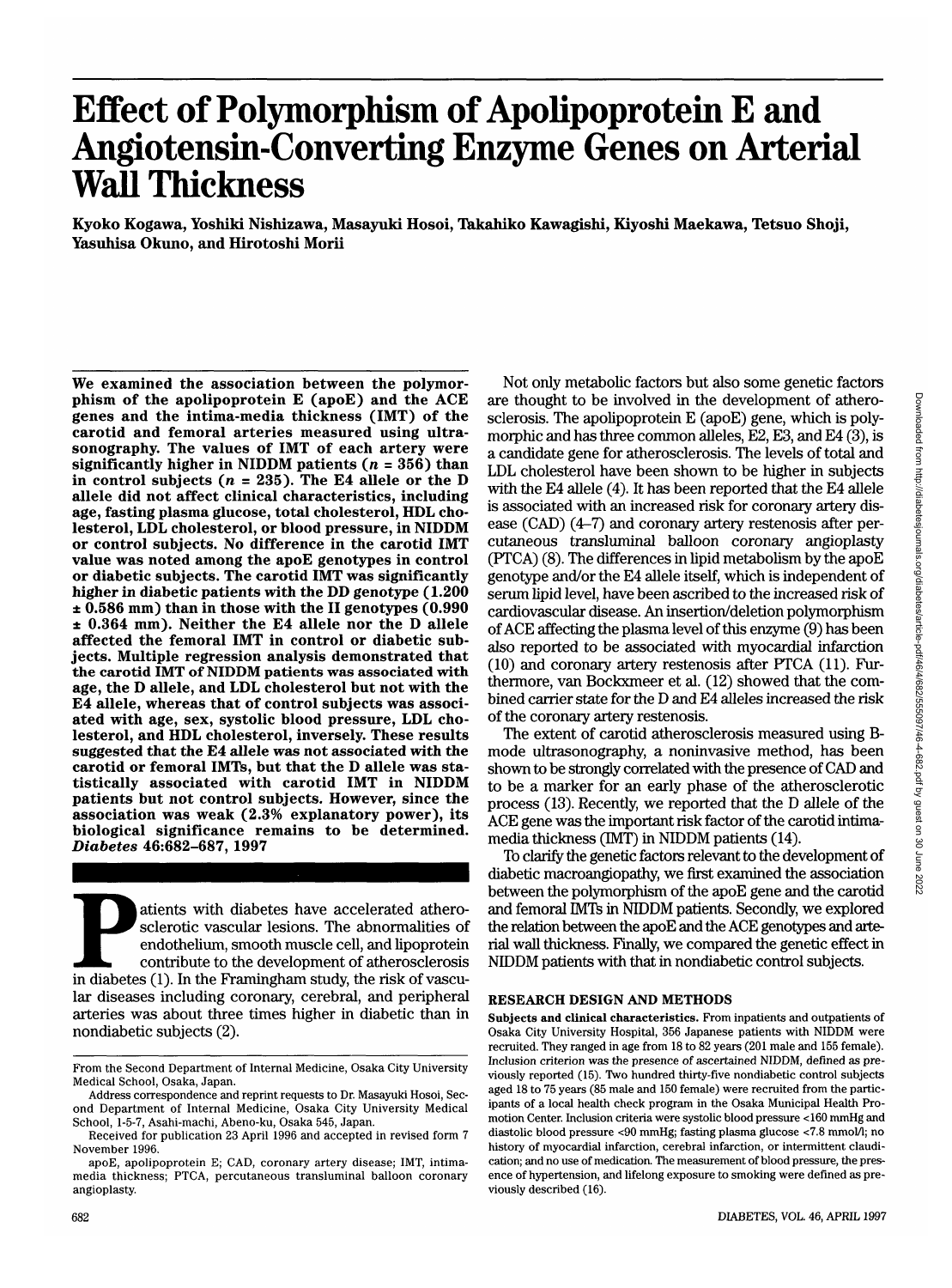| TABLE 1                                                         |  |
|-----------------------------------------------------------------|--|
| Clinical characteristics of control subjects and NIDDM patients |  |

|                                 | Control<br>subjects | <b>NIDDM</b><br>patients |
|---------------------------------|---------------------|--------------------------|
| п                               | 235                 | 356                      |
| Sex (MF)                        | 85/150              | $201/155*$               |
| Age (years)                     | $50.9 \pm 10.6$     | $59.6 \pm 10.6*$         |
| BMI $(kg/m2)$                   | $22.8 \pm 2.6$      | $23.1 \pm 3.5$           |
| Cigarette-years                 | $160.2 + 298.4$     | $401.6 \pm 583.4*$       |
| Fasting plasma glucose (mmol/l) | $5.4 \pm 0.6$       | $9.8 \pm 3.0*$           |
| Total cholesterol (mmol/l)      | $5.22 + 0.81$       | $5.40 \pm 1.15^*$        |
| Triglyceride (mmol/l)           | $1.30 \pm 0.72$     | $1.55 \pm 1.21*$         |
| HDL cholesterol (mmol/l)        | $1.58 \pm 0.45$     | $1.29 \pm 0.39*$         |
| LDL cholesterol (mmol/l)        | $3.09 \pm 0.77$     | $3.41 \pm 1.05*$         |
| Systolic blood pressure (mmHg)  | $122.0 \pm 17.2$    | $137.7 \pm 21.9*$        |
| Diastolic blood pressure (mmHg) | $75.1 \pm 11.2$     | $75.3 \pm 11.2$          |

Data are *n* or means ± SD. *\*P* < 0.05 vs. control subjects.

Blood was drawn after an overnight fast for the analyses of concentrations of glucose, total cholesterol, triglyceride, HDL cholesterol,  $HbA_{1c}$ , and creatinine by standard laboratory methods. LDL cholesterol was estimated by the Friedewald equation (17). Dyslipidemia was defined as previously described (16). In NIDDM patients, the mean values of biochemical parameters and blood pressure obtained three times within a 6-month period were used for statistical analysis. In control subjects, values obtained once within 7 days before ultrasonographic examination were used for statistical analysis. Their clinical and biochemical characteristics are summarized in Table 1. NIDDM patients under ACE inhibitor therapy were excluded from the study. **Ultrasonography.** B-mode imaging of the carotid and femoral arteries was performed with high-resolution ultrasonography with a 10-MHz in-line Sectascanner (SSD650CL, Aloka Co. Ltd.), as reported previously (14,16). At each longitudinal projection, the IMT was conducted from the site of the greatest thickness. To assess the intraobserver variability of the recording and measurement of the IMTs in the carotid and femoral arteries, a total of 40 subjects, 20 NIDDM patients and 20 control subjects, were examined on two different occasions. The coefficient of variation for the IMT was as follows: 3.2% for NIDDM patients and 3.6% for control subjects in the carotid artery; and 3.0% for NIDDM patients and 2.8% for control subjects in the femoral artery.

**DNA studies.** ApoE genotyping was performed by the modified method of Hixon and Vernier (3) from peripheral leukocytes, as previously reported (14). The genotype of the ACE gene was determined by the polymerase chain reaction method according to Rigat et al. (14,18). We confirmed the accuracy of the genotyping results by using an insertion-specific primer pair (5'-CTG-GAGACCACTCCCATCCTTTCT-3' and 5'-TCGAGACCATCCCGGCTAAAAC- $3'$ ) to avoid mistyping ID as DD. Only the I allele produced a  $300$ -bp piece. The o y to avoid mistyping in as DD. Only the I allele produced a **Statistical analysis.** Data are expressed as means ± SD. Clinical characteris-

 $t$ tics in control subjects and NIDDM patients were compared using a one-way acs in completion subjects and information patients were compared using a one-way analysis of variance with Scheffe's F test. Stepwise multiple regression analyses were performed to assess the combined influence of variables on IMT values. First, to examine the effect of risk factors in all subjects (control subjects plus NIDDM patients) on IMT values, the following factors were considered as the independent variables: age; sex (female =  $0$ , male = 1); BMI; cigarette-years; diabetes (absent = 0, present = 1); hypertension (absent = 0, present = 1); dyslipidemia (absent = 0, present = 1); presence of the E4 allele (E2/E2 = 0, E2/E3  $= 0$ , E3/E3 = 0, E2/E4 = 1, E3/E4 = 1, E4/E4 = 1); and presence of the D allele (II  $s = 0$ , ID = 1, DD = 2). Second, the following factors were considered in control subjects: age, sex, BMI, cigarette-years, fasting plasma glucose, LDL cholesterol, HDL cholesterol, systolic and diastolic blood pressure, E4 allele, and D allele. Lastly, the following factors were considered in NIDDM patients: age, sex, BMI, cigarette-years, duration of diabetes,  $HbA_{1c}$ , LDL cholesterol, HDL cholesterol, creatinine, systolic and diastolic blood pressure, E4 allele, and D allele. F value to enter was set at 4.0 at each step. A value of  $P < 0.05$  was considered statistically significant. These statistical analyses were carried out using Stat View IV (Abacus Concepts, Inc., CA) on a personal computer (Macintosh Centris 650).

## **RESULTS**

**Carotid and femoral IMT.** Since there was nearly a decade difference between control subjects and NIDDM patients



**FIG. 1.** *A:* **bar graphs showing mean (SE) values of the carotid IMT in** control subjects ( $n = 235$ ;  $\Box$ ) and NIDDM patients ( $n = 356$ ;  $\blacksquare$ ) accord**ing to age.** *\*P <* **0.005 vs. control subjects;** *\*\*P* **< 0.0001 vs. control subjects.** *B:* **bar graphs showing mean (SE) values of the femoral IMT in control subjects (** $n = 235$ **;**  $\Box$ **) and NIDDM patients (** $n = 354$ **;**  $\Box$ **) according to age.** *\*P <* **0.005 vs. control subjects;** *\*\*P <* **0.0001 vs. control subjects.**

(Table 1), we showed the IMT values in NIDDM patients and age-matched control subjects (Fig. 1). The IMT values of both carotid and femoral arteries in NIDDM patients were significantly greater than those in age-matched control subjects in all age-groups.

**The distributions of apoE and ACE genotypes.** The distribution of the apoE genotypes in the patients was similar to that in control subjects (Table 2). There was no significant difference in the distribution of the ACE genotypes between the patients and control subjects by  $\chi^2$  test (Table 3). The distributions of the apoE and the ACE genotypes observed were in agreement with the Hardy-Weinberg proportion. The genotype distributions of the apoE and the ACE genes were consistent with other published reports in the Japanese subjects (19,20). **Clinical characteristics among apoE and ACE genotypes.** In control subjects, no significant differences among the genotypes of the apoE or the ACE gene were found with respect to clinical characteristics (Table 2,3). There were no significant differences in any parameters except for triglyceride  $(1.52 \pm 1.06 \text{ vs. } 1.25 \pm 0.63 \text{ mmol/l}, P = 0.0362)$  between the subjects with the E4 allele (E2/E4, E3/E4, E4/E4) and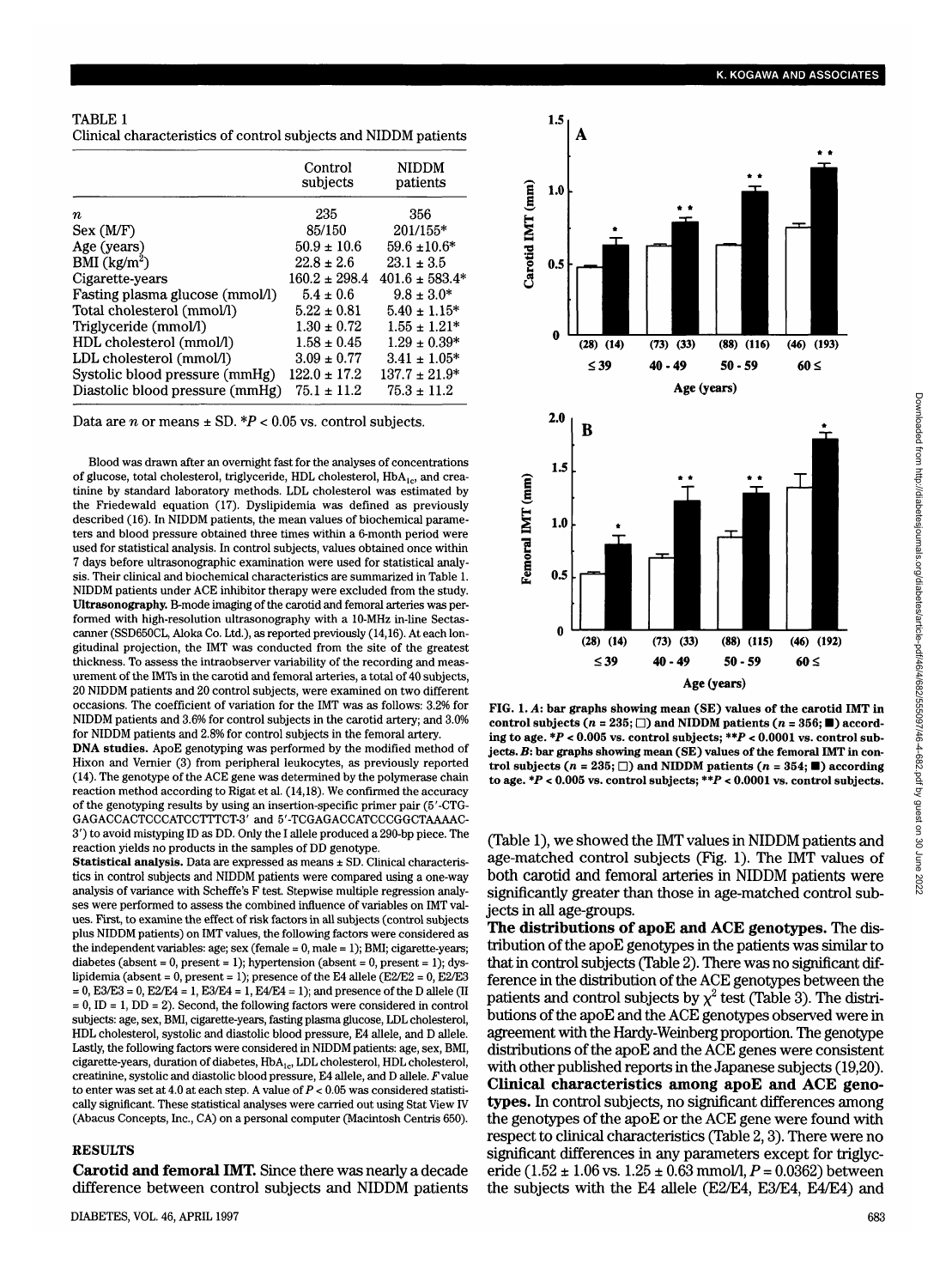## TABLE 2

Clinical characteristics of control subjects and NIDDM patients divided by the apoE genotypes

|                                 | E2/E2                    | E2/E3             | E3/E3             | E2/E4             | <b>E3/E4</b>      | <b>E4/E4</b>        |
|---------------------------------|--------------------------|-------------------|-------------------|-------------------|-------------------|---------------------|
| Control subjects                |                          |                   |                   |                   |                   |                     |
| п                               | 1(0.4)                   | 21(8.9)           | 176 (74.9)        | 4(1.7)            | 32(13.6)          | 1(0.4)              |
| Sex (M/F)                       | 0/1                      | 7/14              | 68/108            | 0/4               | 10/22             | 0/1                 |
| Age (years)                     | 56.0                     | $50.7 \pm 11.4$   | $50.7 \pm 10.8$   | $50.3 \pm 5.0$    | $51.7 \pm 10.3$   | 55.0                |
| BMI $(kg/m2)$                   | 22.5                     | $22.8 \pm 2.7$    | $22.7 \pm 2.7$    | $21.6 \pm 2.2$    | $23.3 \pm 2.5$    | 26.6                |
| Cigarette-years                 | $\mathbf{0}$             | $169.3 \pm 352.8$ | $156.0 \pm 279.9$ | $22.5 \pm 45.0$   | $204.7 \pm 377.6$ | $\bf{0}$            |
| Fasting plasma glucose (mmol/l) | 5.22                     | $5.57\pm0.74$     | $5.45\pm0.59$     | $4.87\pm0.54$     | $5.42 \pm 0.64$   | 5.44                |
| Total cholesterol (mmol/l)      | 5.20                     | $4.92 \pm 0.81$   | $5.21 \pm 0.79$   | $5.09 \pm 1.22$   | $5.48 \pm 0.77$   | 6.08                |
| Triglyceride (mmol/l)           | 2.23                     | $1.23 \pm 0.53$   | $1.25 \pm 0.64$   | $1.04\pm0.31$     | $1.57 \pm 1.12$   | 175.0               |
| HDL cholesterol (mmol/l)        | 2.12                     | $1.56 \pm 0.45$   | $1.58 \pm 0.45$   | $1.86 \pm 0.23$   | $1.53 \pm 0.48$   | 1.76                |
| LDL cholesterol (mmol/l)        | 2.06                     | $2.84 \pm 0.66$   | $3.10 \pm 0.74$   | $2.69 \pm 0.99$   | $3.24 \pm 0.89$   | 3.41                |
| Systolic blood pressure (mmHg)  | 130                      | $123.7 \pm 21.7$  | $122.0 \pm 16.6$  | $117.3 \pm 10.4$  | $121.5 \pm 18.5$  | 116.0               |
| Diastolic blood pressure (mmHg) | 85.0                     | $77.1 \pm 12.9$   | $74.9 \pm 11.0$   | $76.0 \pm 7.0$    | $74.8 \pm 12.0$   | 72.0                |
| Carotid IMT (mm)                | 0.590                    | $0.626 \pm 0.176$ | $0.631 \pm 0.172$ | $0.610 \pm 0.118$ | $0.645 \pm 0.149$ | 0.490               |
| Femoral IMT (mm)                | 0.770                    | $0.760 \pm 0.363$ | $0.891 \pm 0.629$ | $0.613 \pm 0.124$ | $0.875 \pm 0.599$ | 0.610               |
| NIDDM patients                  |                          |                   |                   |                   |                   |                     |
| $\it n$                         |                          | 26(7.3)           | 261 (73.3)        | 7(2.0)            | 60(16.9)          | 2(0.6)              |
| Sex (M/F)                       |                          | 18/8              | 146/115           | 2/5               | 35/25             | 0/2                 |
| Age (years)                     | $\overline{\phantom{0}}$ | $59.8 \pm 13.0$   | $59.9 \pm 10.5$   | $63.9 \pm 8.4$    | $57.8 \pm 10.2$   | $60.5 \pm 0.7$      |
| BMI $(kg/m^2)$                  | —                        | $23.5 \pm 3.5$    | $22.8 \pm 3.3$    | $24.4 \pm 2.1$    | $24.0 \pm 4.0$    | $24.3 \pm 2.9$      |
| Cigarette-years                 | $\overline{\phantom{0}}$ | $435.0 \pm 470.0$ | $390.7 \pm 572.7$ | 0                 | $450.4 \pm 669.0$ | $1,330.0 \pm 749.5$ |
| Duration of diabetes (years)    | $\overline{\phantom{0}}$ | $12.2 \pm 10.7$   | $11.5 \pm 8.5$    | $19.4 \pm 12.7$   | $11.3 \pm 8.3$    | $18.5 \pm 12.0$     |
| Fasting plasma glucose (mmol/l) | -----                    | $10.2 \pm 3.2$    | $9.6 \pm 3.0$     | $8.7 \pm 2.3$     | $10.5 \pm 3.1$    | $8.9 \pm 0.6$       |
| $HbA_{1c}$ (%)                  | $\overline{\phantom{0}}$ | $8.6 \pm 2.8$     | $8.4 \pm 2.3$     | $8.8 \pm 2.0$     | $8.9 \pm 2.0$     | $7.0 \pm 0.5$       |
| Total cholesterol (mmol/l)      | $\overline{\phantom{0}}$ | $4.88 \pm 1.37$   | $5.44 \pm 1.13$   | $6.34 \pm 1.30$   | $5.33 \pm 1.07$   | $5.59 \pm 1.24$     |
| Triglyceride (mmol/l)           |                          | $1.65 \pm 1.09$   | $1.47 \pm 0.92$   | $1.46 \pm 0.57$   | $1.85 \pm 2.09$   | $2.15 \pm 0.86$     |
| HDL cholesterol (mmol/l)        | $\overline{\phantom{0}}$ | $1.18 \pm 0.24$   | $1.33 \pm 0.41$   | $1.32 \pm 0.52$   | $1.17 \pm 0.28$   | $1.01 \pm 0.26$     |
| LDL cholesterol (mmol/l)        | —                        | $2.95 \pm 1.12$   | $3.44 \pm 1.05$   | $4.35 \pm 1.47*$  | $3.33 \pm 0.88$   | $3.59 \pm 0.59$     |
| Creatinine (µmol/l)             | ---                      | $73.4 \pm 37.1$   | $84.0 \pm 100.8$  | $70.7 \pm 38.0$   | $85.7 \pm 103.4$  | $134.4 \pm 114.0$   |
| Systolic blood pressure (mmHg)  | $\overline{\phantom{0}}$ | $135.6 \pm 21.2$  | $137.7 \pm 21.2$  | $151.4 \pm 7.2$   | $136.7 \pm 26.3$  | $151.5 \pm 3.5$     |
| Diastolic blood pressure (mmHg) | ---                      | $71.9 \pm 10.5$   | $75.5 \pm 11.3$   | $85.7 \pm 4.7$    | $74.9 \pm 11.0$   | $75.5 \pm 3.5$      |
| Carotid IMT (mm)                | —                        | $0.993 \pm 0.495$ | $1.043 \pm 0.485$ | $1.378 \pm 0.623$ | $1.098 \pm 0.490$ | $1.025 \pm 0.063$   |
| Femoral IMT (mm)                | $\overline{\phantom{0}}$ | $1.340 \pm 0.809$ | $1.594 \pm 0.901$ | $2.110 \pm 0.868$ | $1.314 \pm 0.751$ | $2.332 \pm 0.996$   |

Data are  $n$  (%) or means  $\pm$  SD.  $*P < 0.05$  vs. patients with the E2/E3 genotype.

the subjects without the E4 allele (E2/E2, E2/E3, E3/E3). In NIDDM patients, no significant differences among the genotypes of the apoE or the ACE gene were found with respect to clinical characteristics except for LDL cholesterol (Tables 2 and 3). Serum LDL cholesterol was higher in the patients with E2/E4 compared with the values in the patients with E2/E3. There were no significant differences in any parameters except for BMI (24.1 ± 3.8 vs. 22.9 ± 3.4, *P =* 0.0132) or triglyceride  $(1.82 \pm 1.96 \text{ vs. } 1.49 \pm 0.94 \text{ mmol/l}, P = 0.0427)$ between the patients with the E4 allele and the patients without the E4 allele.

**Relationships between apoE and ACE genotypes and IMT.** In control subjects, there were no significant differences in the carotid IMT either among the apoE genotypes or among the ACE genotypes (Tables 2 and 3). No significant differences were found in the carotid IMT between the patients with the E4 allele and those without the E4 allele. On the other hand, the carotid IMT was significantly higher in NIDDM patients with the DD genotype  $(1.200 \pm 0.586 \text{ mm})$  than in those with the II genotype  $(0.990 \pm 0.364$  mm) (Table 3). The carotid IMT of the patients with the D-present genotypes (ID plus DD) (1.101  $\pm$  0.557 mm) was also higher than that with the D-absent genotype (II) (0.991  $\pm$  0.362 mm). There were no significant differences in the femoral IMT among the apoE genotypes or the ACE genotypes in control or NIDDM subjects (Tables 2 and 3).

**Effect of diabetic state on carotid and femoral IMT.** Multiple regression analysis in all subjects demonstrated that the carotid IMT was associated with age, the presence of diabetes, the D allele, sex, and hypertension (Table 4), while the femoral IMT was associated with age, the presence of diabetes, sex, hypertension, dyslipidemia, and cigarette smoking (Table 4). **Risk factors significantly related to carotid and femoral IMT in control subjects and NIDDM patients.** Multiple regression analysis was done in control or diabetic subjects to determine relationships between the IMT and possible risk factors. In control subjects, age, sex, systolic blood pressure, LDL cholesterol, and HDL cholesterol were independently associated with the carotid IMT (Table 4). Age and cigarette smoking were independently associated with the femoral IMT (Table 4). In NIDDM patients, age, the D allele, and LDL cholesterol were independently associated with the carotid IMT (Table 4). The risk factors associated with the femoral IMT were age, systolic blood pressure, sex, and duration of diabetes (Table 4).

**Relationships among IMT and apoE and ACE genotypes.** The IMT values of the carotid artery tended to be greater in NIDDM patients with the E4 allele than in patients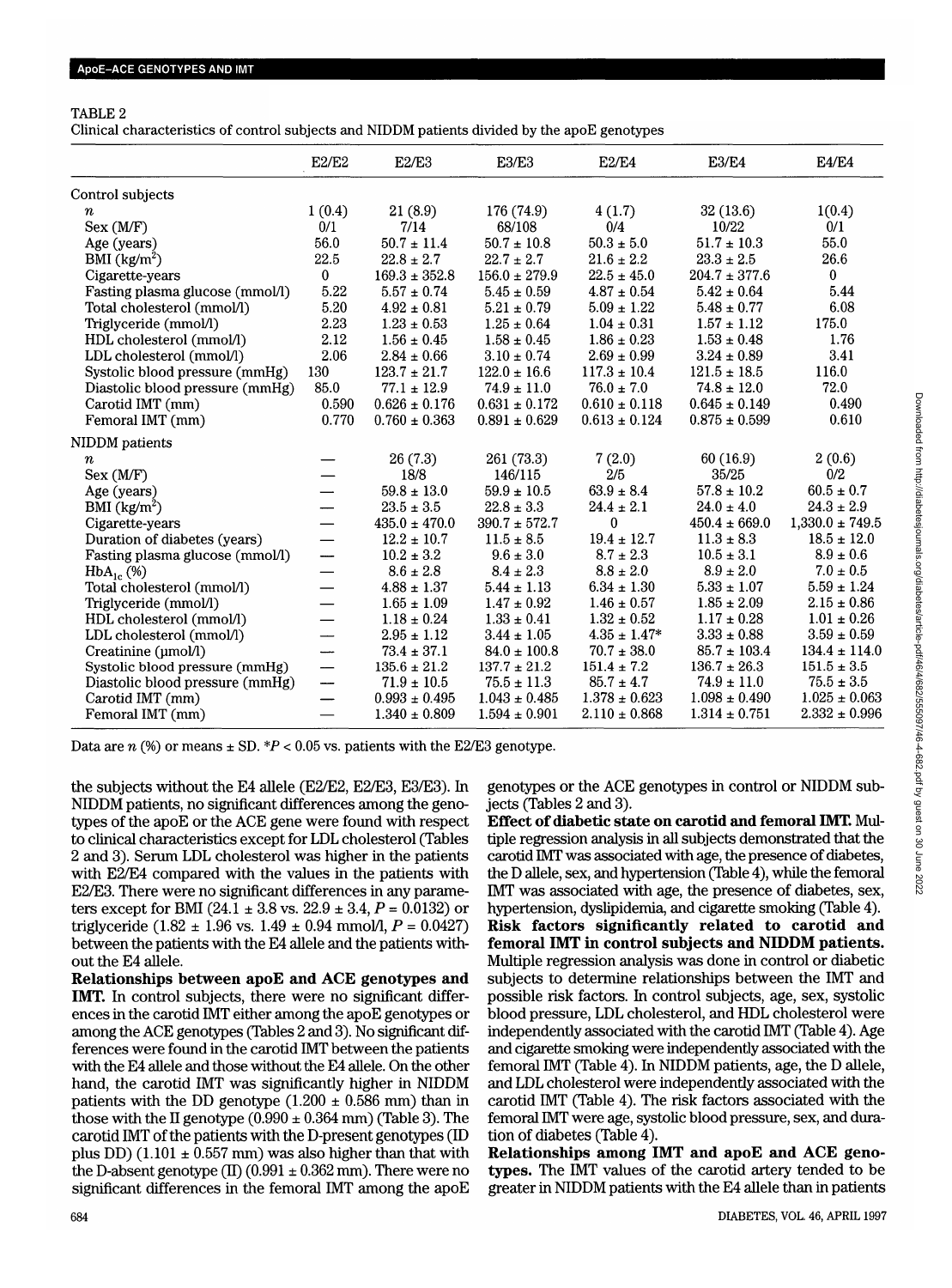# TABLE 3

Clinical characteristics of control subjects and NIDDM patients grouped by ACE genotypes

|                                 |                   | Control subjects  |                   | NIDDM patients    |                   |                    |  |
|---------------------------------|-------------------|-------------------|-------------------|-------------------|-------------------|--------------------|--|
|                                 | $\mathbf{I}$      | ID                | DD.               | $\mathbf{I}$      | ID                | DD.                |  |
| $\boldsymbol{n}$                | 87 (37.0)         | 116(49.4)         | 32(13.6)          | 147(41.3)         | 149(41.9)         | 60(16.9)           |  |
| Sex (M/F)                       | 33/54             | 43/73             | 9/23              | 78/69             | 92/57             | 31/29              |  |
| Age (years)                     | $51.4 \pm 11.5$   | $51.5 \pm 10.4$   | $46.9 \pm 7.9$    | $60.2 \pm 9.5$    | $58.8 \pm 11.8$   | $60.0 \pm 9.6$     |  |
| BMI (kg/m <sup>2</sup> )        | $22.8 \pm 2.8$    | $22.7 \pm 2.5$    | $22.8 \pm 2.9$    | $22.9 \pm 3.0$    | $23.2 \pm 3.7$    | $23.5 \pm 4.0$     |  |
| Cigarette-years                 | $137.5 \pm 284.0$ | $163.8 \pm 289.3$ | $209.4 \pm 365.7$ | $408.4 \pm 542.7$ | $418.9 \pm 638.4$ | $342.2 \pm 540.0$  |  |
| Duration of diabetes (years)    |                   |                   |                   | $11.3 \pm 8.7$    | $12.0 \pm 8.9$    | $12.3 \pm 8.6$     |  |
| Fasting plasma glucose (mmol/l) | $5.5 \pm 0.7$     | $5.4 \pm 0.5$     | $5.4 \pm 0.6$     | $9.8 \pm 3.0$     | $10.0 \pm 3.3$    | $9.1 \pm 2.5$      |  |
| $HbA_{1c}$ (%)                  |                   |                   |                   | $8.5 \pm 2.2$     | $8.5 \pm 2.4$     | $8.2 \pm 2.0$      |  |
| Total cholesterol (mmol/l)      | $5.17 \pm 0.86$   | $5.21 \pm 0.74$   | $5.44 \pm 0.87$   | $5.31 \pm 1.28$   | $5.45 \pm 1.02$   | $5.51 \pm 1.10$    |  |
| Triglyceride (mmol/l)           | $1.33 \pm 0.70$   | $1.23 \pm 0.63$   | $1.44 \pm 1.05$   | $1.56 \pm 1.50$   | $1.54 \pm 0.91$   | $1.56 \pm 1.19$    |  |
| HDL cholesterol (mmol/l)        | $1.57 \pm 0.49$   | $1.58 \pm 0.43$   | $1.60 \pm 0.42$   | $1.31 \pm 0.40$   | $1.28 \pm 0.38$   | $1.27 \pm 0.37$    |  |
| LDL cholesterol (mmol/l)        | $3.04 \pm 0.78$   | $3.10 \pm 0.72$   | $3.17 \pm 0.89$   | $3.30 \pm 1.22$   | $3.47 \pm 0.89$   | $3.53 \pm 0.93$    |  |
| Creatinine (umol/l)             |                   |                   |                   | $79.6 \pm 114.9$  | $88.4 \pm 88.4$   | $88.4 \pm 88.4$    |  |
| Systolic blood pressure (mmHg)  | $122.9 \pm 17.7$  | $121.9 \pm 17.3$  | $119.8 \pm 15.2$  | $137.0 \pm 22.5$  | $137.5 \pm 22.5$  | $139.9 \pm 19.0$   |  |
| Diastolic blood pressure (mmHg) | $75.6 \pm 11.5$   | $74.9 \pm 11.2$   | $74.4 \pm 10.7$   | $74.7 \pm 10.9$   | $75.8 \pm 11.1$   | $75.5 \pm 11.8$    |  |
| Carotid IMT (mm)                | $0.629 \pm 0.162$ | $0.631 \pm 0.171$ | $0.640 \pm 0.173$ | $0.990 \pm 0.364$ | $1.062 \pm 0.541$ | $1.200 \pm 0.586*$ |  |
| Femoral IMT (mm)                | $0.915 \pm 0.647$ | $0.887 \pm 0.608$ | $0.691 \pm 0.357$ | $1.466 \pm 0.800$ | $1.540 \pm 0.928$ | $1.735 \pm 0.928$  |  |

Data are  $n$  (%) or means  $\pm$  SD.  $*P < 0.05$  vs. patients with the II genotype.

without the E4 allele. The carotid IMT of NIDDM patients with both the E4- and D-present genotypes  $(1.150 \pm 0.574$  mm) was greater  $(P = 0.23$ , not significant) than that without the E4 or D genotypes  $(0.974 \pm 0.369 \text{ mm})$ .

## **DISCUSSION**

We demonstrated that the values of IMT of the carotid and femoral arteries were significantly higher in NIDDM patients than in age-matched control subjects, suggesting that atherosclerosis was accelerated in diabetes, as previous studies also suggest (21,22).

Nondiabetic subjects with CAD carrying the E4 allele are reported to have higher levels of total cholesterol and LDL cholesterol than do patients homozygous for the E3 allele (4). But in NIDDM patients, there was no difference in total cholesterol or LDL cholesterol among the apoE genotypes (20). This may be the reason for the failure to show a correlation between the apoE genotype and serum lipid level in our study. The presence of the E4 allele is associated with an increased risk of CAD through the effect of increased total and LDL cholesterol caused by the E4 allele (4,23) and/or a genetic effect independent of the effect of serum lipid level (6,7,24). On the other hand, Marshall et al. (25) found no evidence of a correlation between the apoE polymorphism and angiographically-defined CAD. Our study showed that the E4 allele was not a risk factor for the carotid or femoral MTs in control subjects or NIDDM patients.

Multiple regression analysis was conducted to assess the independent effects of the different risk factors. In NIDDM patients, age, the D allele, and LDL cholesterol were determinants of the carotid IMT, explaining 11.7, 2.3, and 1.4% of the variance of the IMT, respectively. Although the D allele was statistically associated with the carotid IMT in diabetic patients, the D allele may not be biologically important, because the D allele added an only 2.3% explanatory power in NIDDM patients. Interestingly, the percentage of the variance of the carotid IMT in NIDDM explained by the D allele was as much as that explained by LDL cholesterol, a traditional biological risk factor for atherosclerosis.

The D allele statistically correlated with the carotid IMT in NIDDM patients but not in control subjects. The explanatory power of the D allele was slightly greater in NIDDM patients  $(2.3%)$  than in all subjects  $(1.4%)$ . Although the mechanism $(s)$ remain still unclear, our data suggest that D allele might be a gene in determining the values of the carotid IMT when exposed to diabetic state. Such a gene-environment interaction is pointed out in the polymorphism of  $\beta$ -fibrinogen (26) and glycogen synthase gene (27). On the other hand, Castellano et al. (28) reported that the DD genotype in the general population in Italy was associated with the increased carotid IMT. The fact that the frequency of the DD genotype in Italy is higher than that in Japan (28) may explain the discrepancy between the Italian study and our study.

The predictors of femoral IMT in all subjects were age, diabetes, hypertension, sex, dyslipidemia, and smoking. Age, diabetes, hypertension, and sex were associated with the IMTs of both arteries. Neither the E4 allele nor the D allele affected the femoral IMT in diabetic or control subjects. In autopsy studies, the relationship between coronary and femoral atherosclerosis was weak (29). Atherosclerotic changes occur more often in curved arteries than in straight arteries (30). Taken together, it may be conceivable that different artery segments are affected to a different degree by other factors such as hemodynamic factors, properties of the arteries, and/or genetic ones.

van Bockxmeer et al. (12) suggested that the combined carrier state for the E4 and D alleles increased restenosis after PTCA. In our study, although the carotid IMT tended to be greater in patients with both the E4 and D alleles than in patients with neither the E4 nor D alleles, we could not find a significant interaction between the apoE and the ACE genotypes.

The DD genotype is associated with the increase in the ACE contents in T-lymphocytes (31) and cardiac tissue (32), as well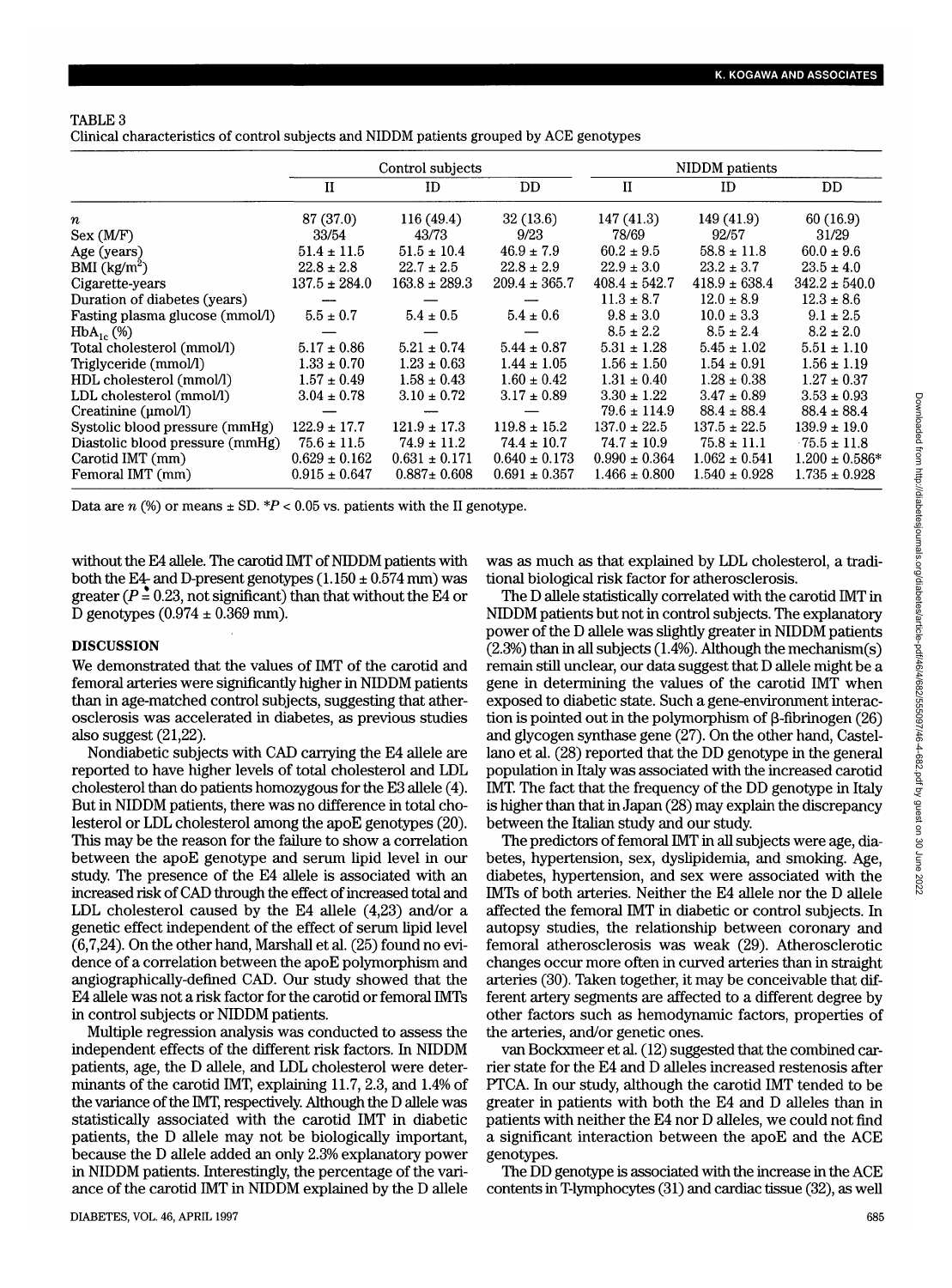## TABLE 4

Risk factors affecting the IMTs of the carotid and femoral arteries in all subjects, control subjects, and NIDDM patients

|                            | All subjects             |       |                            |                            | Control subjects |                            | NIDDM patients             |       |           |
|----------------------------|--------------------------|-------|----------------------------|----------------------------|------------------|----------------------------|----------------------------|-------|-----------|
| Dependent<br>variable      | Independent<br>variables | β     | $F$ value                  | Independent<br>variables   | β                | $F$ value                  | Independent<br>variables   | β     | $F$ value |
| Carotid IMT                | Age                      | 0.322 | 73.430                     | Age                        | 0.430            | 53.623                     | Age                        | 0.355 | 49.799    |
|                            | <b>Diabetes</b>          | 0.298 | 55.653                     | <b>Sex</b>                 | 0.177            | 7.884                      | D allele                   | 0.143 | 8.077     |
|                            | D allele                 | 0.117 | 11.775                     | Systolic<br>blood pressure | 0.160            | 7.735                      | LDL cholesterol            | 0.119 | 5.564     |
|                            | <b>Sex</b>               | 0.080 | 5.222                      | LDL cholesterol            | 0.155            | 6.983                      |                            |       |           |
|                            | Hypertension             | 0.084 | 5.033                      | HDL cholesterol            | $-0.122$         | 4.215                      |                            |       |           |
| $R^2 = 0.327 (P < 0.0001)$ |                          |       | $R^2$ = 0.297 (P < 0.0001) |                            |                  | $R^2$ = 0.154 (P < 0.0001) |                            |       |           |
| <b>Femoral IMT</b>         | Age                      | 0.366 | 92.337                     | Age                        | 0.412            | 49.405                     | Age                        | 0.293 | 33.517    |
|                            | Diabetes                 | 0.141 | 11.786                     | Smoking                    | 0.225            | 14.787                     | Systolic<br>blood pressure | 0.215 | 18.211    |
|                            | Hypertension             | 0.114 | 8.967                      |                            |                  |                            | <b>Sex</b>                 | 0.184 | 14.285    |
|                            | <b>Sex</b>               | 0.104 | 6.703                      |                            |                  |                            | Duration<br>of diabetes    | 0.164 | 10.592    |
|                            | Dyslipidemia             | 0.089 | 6.119                      |                            |                  |                            |                            |       |           |
|                            | <b>Smoking</b>           | 0.098 | 5.900                      |                            |                  |                            |                            |       |           |
| $R^2 = 0.314 (P < 0.0001)$ |                          |       | $R^2$ = 0.214 (P < 0.0001) |                            |                  | $R^2$ = 0.233 (P < 0.0001) |                            |       |           |

Significant predictors of the carotid and femoral IMT in all subjects were explored among the parameters, including age, sex (female = 0, male = 1), BMI, cigarette-years, diabetes (absent = 0, present = 1), hypertension (absent = 0, present = 1), dyslipidemia (absent = 0, present = 1), E4 allele (absent = 0, present = 1), and D allele (II = 0, ID = 1, DD = 2). In control subjects, the following factors were explored: age, sex, BMI, cigarette-years, fasting plasma glucose, LDL cholesterol, HDL cholesterol, systolic and diastolic blood pressure, E4 allele, and D allele. In NIDDM patients, the following factors were explored: age, sex, BMI, cigarette-years, duration of diabetes, HbA<sub>lc</sub>, LDL cholesterol, HDL cholesterol, serum creatinine, systolic and diastolic blood pressure, E4 allele, and D allele. *F* value to enter was set at 4.0 at each step.  $\beta$  is standard regression coefficient;  $R^2$  is multiple coefficient of determination.

as the circulating level (9). Although whether the plasma ACE molecule comes only from vascular endothelial cells is still unknown to date (33), it is tempting to speculate that the genetic control or ACE insertion/deletion polymorphism is exerted at regulating the vascular ACE expression. Cooper et al. (34) reported that diabetes was associated with increased mesenteric ACE levels and wall thickness in streptozocininduced diabetic rats, and that ACE inhibitor attenuated this vascular hypertrophy. Bonithon-Kopp et al. (35) showed that plasma ACE activity was significantly high in subjects with increased carotid IMT. Thus, in NIDDM patients, especially those with the D allele, the plasma and/or vascular ACE activity might be high, which might be relevant to the accelerated atherosclerosis.

In summary, the E4 allele did not affect the carotid or femoral Mis in control or diabetic subjects. Dividing all subjects into NIDDM patients and control subjects, the D allele was statistically associated with carotid IMT only in NIDDM patients. However, since the D allele explained just <3% of the carotid IMT variance, it might not be a biologically significant determinant for the carotid IMT. A longitudinal study on the relation between the ACE genotype and the change in the carotid IMT is necessary to draw conclusions on this issue.

### ACKNOWLEDGMENTS

The authors are grateful to Keiko Kawanishi and Mayuko Murano for the expert technical assistance and to Kyoko Izumotani, the Osaka Municipal Health Promotion Center, for obtaining blood samples from subjects. This work was supported in part by grants from the Japanese Ministry of Education, Science, and Culture and from the Japan Owner's Association.

This study was presented in part in abstract form at the 56th annual meeting of the American Diabetes Association, San Francisco, CA, 1996.

### REFERENCES

- 1. Colwell JA, Lopes-Virella M, Halushka PV: Pathogenesis of atherosclerosis in diabetes mellitus. *Diabetes Care* 4:121-133,1981
- 2. Garcia MJ, McNamara PM, Gordon T, Kannell WB: Morbidity and mortality in diabetics in the Framingham population: sixteen year follow-up study. *Diabetes* 23:105-111,1973
- 3. Hixson JE, Vernier DT: Restriction isotyping of human apolipoprotein E by gene amplification and cleavage with Hhal. *JLipid Res* 31:545-548,1990
- 4. Lenzen HJ, Assmann G, Buchwalsky R, Schulte H: Association of apolipoprotein E polymorphism, low-density lipoprotein cholesterol, and coronary artery disease. *Clin Chem* 32:778-781,1986
- 5. van Bockxmeer F, Mamotte CD: Apolipoprotein epsilon 4 homozygosity in young men with coronary heart disease. *Lancet* 340:879-880,1992
- 6. Eichner JE, Kuller LH, Orchard TJ, Grandits GA, McCallum LM, Ferrell RE, Neaton JD: Relation of apolipoprotein E phenotype to myocardial infarction and mortality from coronary artery disease. *Am J Cardiol* 71:160-165,1993
- 7. Wang XL, McCredie RM, Wilcken DE: Polymorphisms of the apolipoprotein E gene and severity of coronary artery disease denned by angiography. *Arterioscler Thromb VascBiol* 15:1030-1034,1995
- 8. van Bockxmeer F, Mamotte CD, Gibbons FR, Taylor RR: Apolipoprotein epsilon 4 homozygosity—a determinant of restenosis after coronary angioplasty. *Atherosclerosis* 110:195-202,1994
- 9. Rigat B, Hubert C, Alhenc GF, Cambien F, Corvol P, Soubrier F: An insertion/deletion polymorphism in the angiotensin I-converting enzyme gene accounting for half the variance of serum enzyme levels. *J Clin Invest* 86:1343-1346,1990
- 10. Cambien F, Poirier O, Lecerf L, Evans A, Cambou JP, Arveiler D, Luc G, Bard JM, Bara L, Ricard S, Tiret L, Amouyel P, Alhenc-Gelas F, Soubrier F: Deletion polymorphism in the gene for angiotensin-converting enzyme is a potent risk